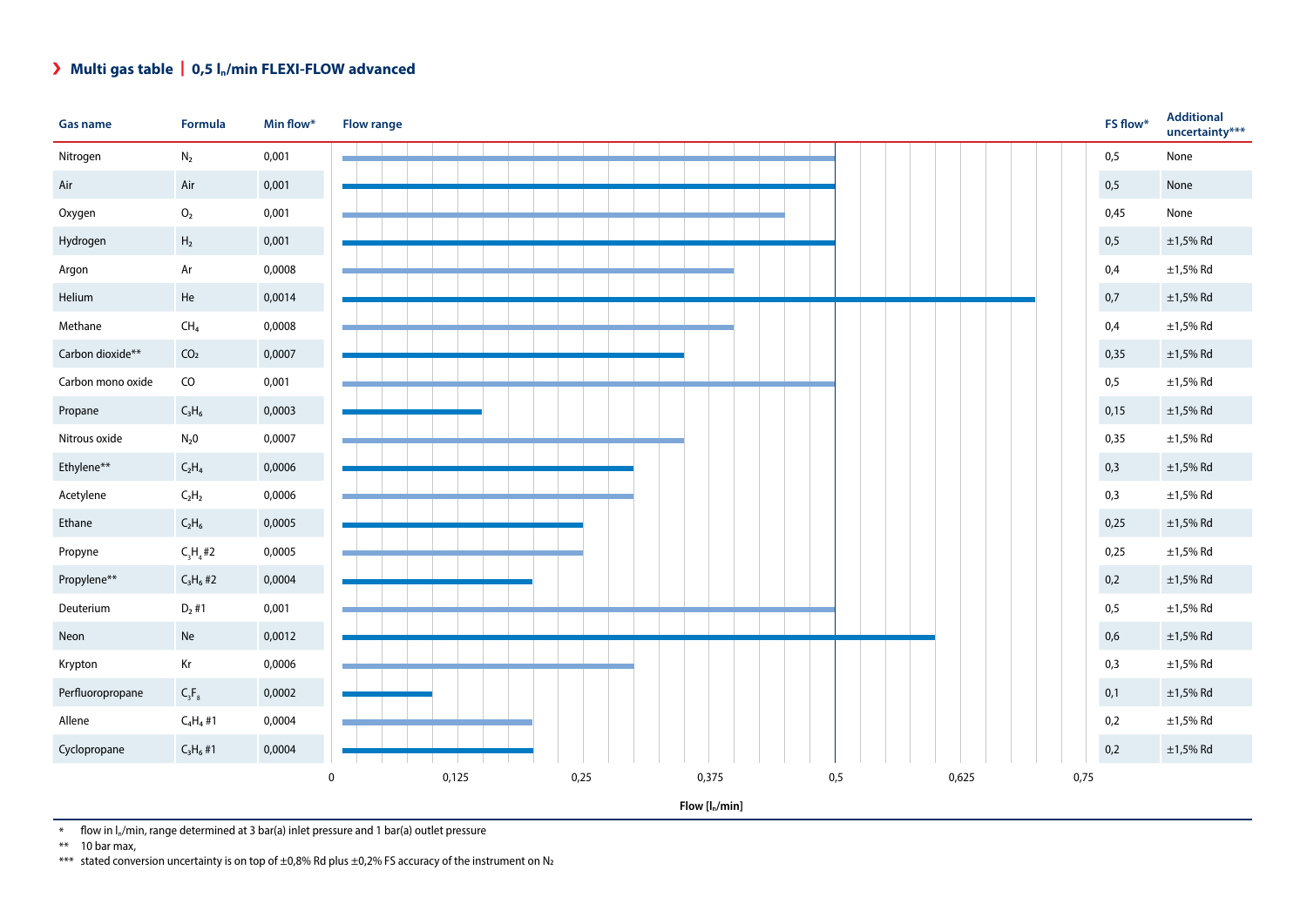## **Multi gas table** | **2 ln/min FLEXI-FLOW advanced**



\* flow in  $\frac{1}{n}$ /min, range determined at 3 bar(a) inlet pressure and 1 bar(a) outlet pressure <br>\*\* 10 bar max.

10 bar max,

\*\*\* stated conversion uncertainty is on top of  $\pm 0.8$ % Rd plus  $\pm 0.2$ % FS accuracy of the instrument on N<sub>2</sub>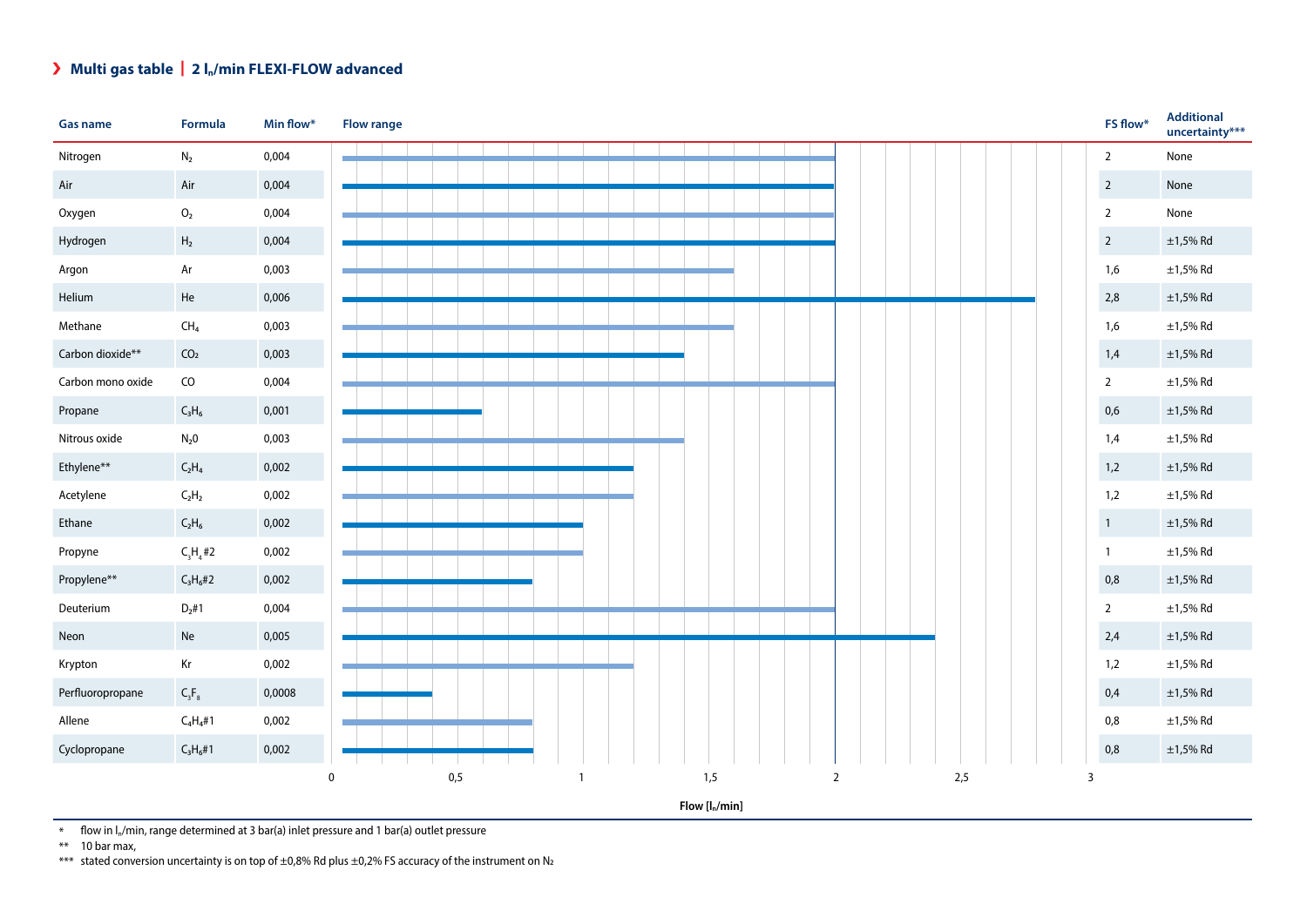## **Multi gas table** | **5 ln/min FLEXI-FLOW advanced**



 $*$  flow in  $I_n/m$ in, range determined at 3 bar(a) inlet pressure and 1 bar(a) outlet pressure

\*\* 10 bar max,

\*\*\* stated conversion uncertainty is on top of  $\pm 0.8$ % Rd plus  $\pm 0.2$ % FS accuracy of the instrument on N<sub>2</sub>